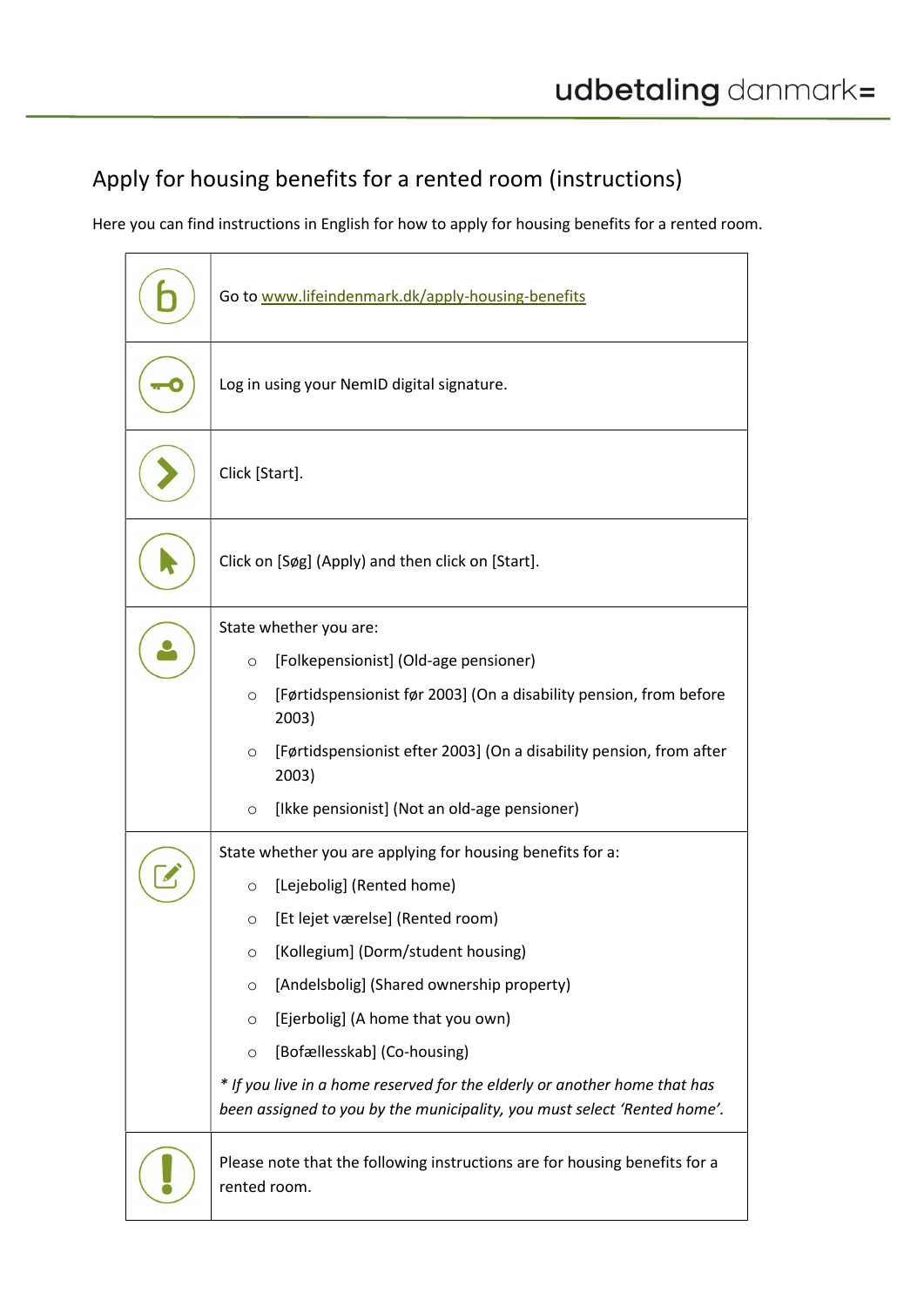|  | State whether you have your own kitchen or kitchenette. Choose<br>between:                                                                                                                                                                                                                                                                                                                                                           |  |  |
|--|--------------------------------------------------------------------------------------------------------------------------------------------------------------------------------------------------------------------------------------------------------------------------------------------------------------------------------------------------------------------------------------------------------------------------------------|--|--|
|  | [Korrekt] (Correct)<br>$\circ$                                                                                                                                                                                                                                                                                                                                                                                                       |  |  |
|  | [Ikke korrekt] (False)<br>$\circ$                                                                                                                                                                                                                                                                                                                                                                                                    |  |  |
|  | If you answered 'Correct', you must state whether the address for which<br>you are applying for housing benefits is or will become your permanent<br>home. Choose between:                                                                                                                                                                                                                                                           |  |  |
|  | [Korrekt] (Correct)<br>$\circ$                                                                                                                                                                                                                                                                                                                                                                                                       |  |  |
|  | [Ikke korrekt] (False)<br>$\circ$                                                                                                                                                                                                                                                                                                                                                                                                    |  |  |
|  | *In order to receive housing benefits, you must have a permanent address<br>in Denmark meaning you have to stay at the residence for more than half<br>the time of your tenancy. If you live somewhere else for six months within a<br>year (for example, abroad, in another home, or in prison) then you are not<br>entitled to receive housing benefits. This applies from the date where your<br>stay outside of the home begins. |  |  |
|  | If you answered 'Correct', you must click [Ja, start ansøgning] (Yes, start<br>application) to apply for housing benefits.                                                                                                                                                                                                                                                                                                           |  |  |
|  | Under 'Basisoplysninger' (Basic information), you can see the information<br>that has been retrieved on your home.                                                                                                                                                                                                                                                                                                                   |  |  |
|  | Under 'Har du boet i boligen mere end en måned?', you must state<br>whether you have lived in the home for more than one month. Choose<br>between:                                                                                                                                                                                                                                                                                   |  |  |
|  | [Ja] (Yes)<br>O                                                                                                                                                                                                                                                                                                                                                                                                                      |  |  |
|  | [Nej] (No)<br>$\circ$                                                                                                                                                                                                                                                                                                                                                                                                                |  |  |
|  | If your answer is no, then under 'Hvilken dato flytter/flyttede du ind?' you<br>must state what date you are moving/moved in.                                                                                                                                                                                                                                                                                                        |  |  |
|  | Under 'Hvilken indflytningsdato står der i din lejekontrakt?', you must<br>state what moving in date is listed in your rental contract.                                                                                                                                                                                                                                                                                              |  |  |
|  | If your answer is yes, then under 'Ønsker du at søge boligstøtte fra en<br>senere dato?' you must state whether you want to apply for housing<br>benefits from a later date than the date listed in the field. Choose<br>between:                                                                                                                                                                                                    |  |  |
|  | [Ja] (Yes)<br>O                                                                                                                                                                                                                                                                                                                                                                                                                      |  |  |
|  | [Nej] (No)<br>$\circ$                                                                                                                                                                                                                                                                                                                                                                                                                |  |  |
|  | If your answer is yes, then you must state the date from which you want                                                                                                                                                                                                                                                                                                                                                              |  |  |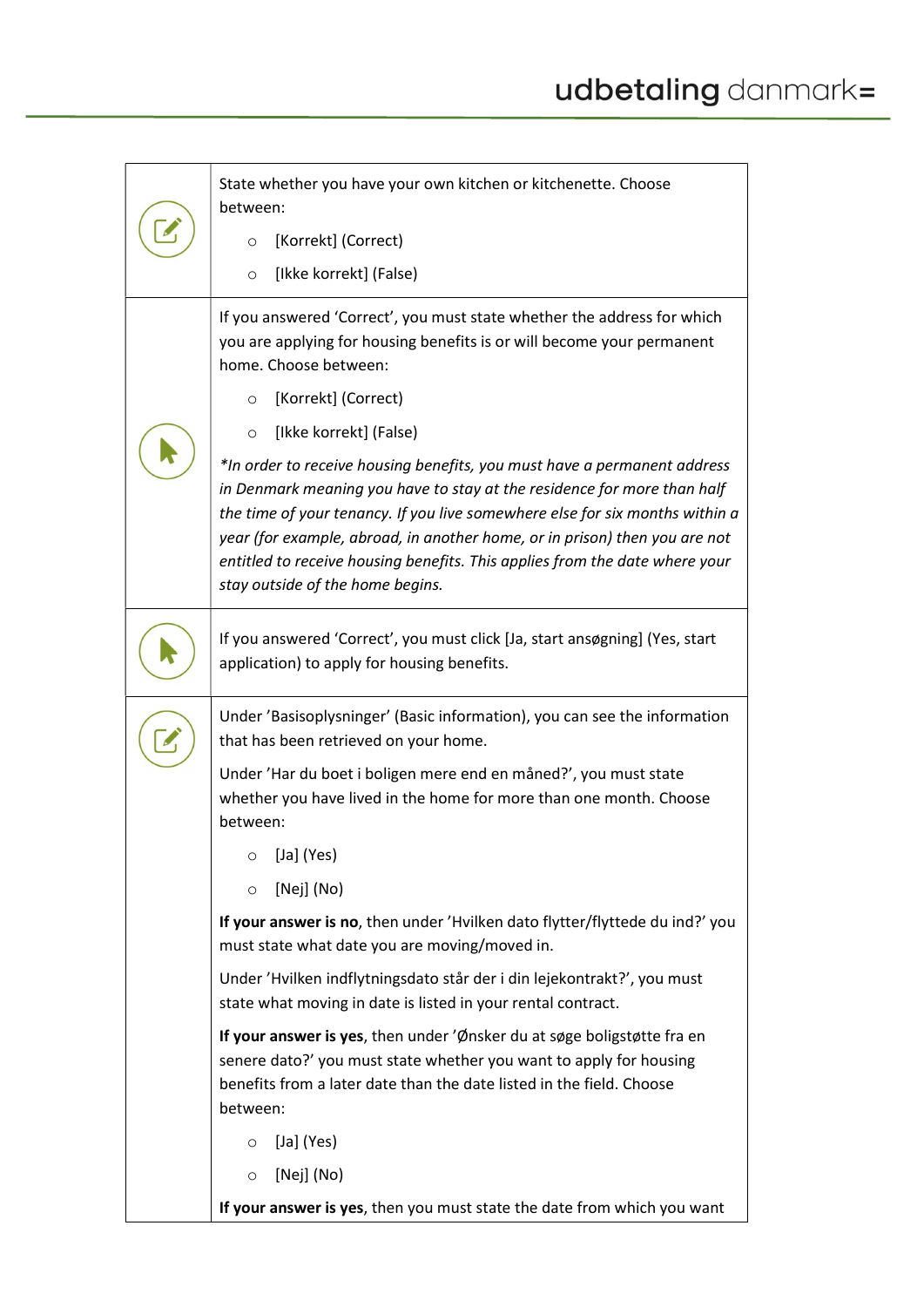| to apply for housing benefits under 'Hvornår vil du søge om boligstøtte<br>fra?'.                                                                                                |  |  |
|----------------------------------------------------------------------------------------------------------------------------------------------------------------------------------|--|--|
| Under 'Hvad er dit telefonnummer?' you can write your phone number so<br>that Udbetaling Danmark can contact you if they have questions regarding<br>your application.           |  |  |
| Click [Næste] (Next).                                                                                                                                                            |  |  |
| Under 'Beboere' (Residents), you must answer [Ja] (Yes) or [Nej] (No) to<br>the following if it has not already been filled out:                                                 |  |  |
| 'Er du pensionist?' (Are you an old-age pensioner?)<br>$\circ$                                                                                                                   |  |  |
| If your answer is yes, you must respond to 'Hvilken type<br>pensionist er du? (What kind of pensioner are you?)                                                                  |  |  |
| 'Modtager du døgnhjælp?' (Are you receiving 24-hour care?)<br>$\circ$                                                                                                            |  |  |
| 'Bruger du pladskrævende hjælpemidler?' (Are you using aids that<br>$\circ$<br>take up a lot of space?)                                                                          |  |  |
| If your answer is yes, you must respond to 'Bor du i en ældre- eller<br>plejebolig?' (Are you living in a home reserved for the elderly or a<br>nursing home)                    |  |  |
| Under 'Hvem bor i boligen ud over dig?' (Who is living in the home besides<br>yourself?) you must add the people, including children, who live in the<br>home besides yourself.  |  |  |
| If you add a person from the list, you must answer [Ja] (Yes) or [Nej](No)<br>το:                                                                                                |  |  |
| 'Modtager <personens navn=""> døgnhjælp?' (Is <the name="" of="" the<br=""><math display="inline">\circ</math><br/>person&gt; receiving 24-hour care?)</the></personens>         |  |  |
| 'Bruger <personens navn=""> pladskrævende hjælpemidler?' (Is <the<br><math>\circ</math><br/>name of the person&gt; using aids that take up a lot of space?)</the<br></personens> |  |  |
| 'Har [personens navn] NemID?' (Does <the name="" of="" person="" the=""><br/><math>\circ</math><br/>have NemID?)</the>                                                           |  |  |
| You must add the people who are not on the list yourself. You can do so by<br>clicking [Tilføj ny person] (Add new person) and stating the person's:                             |  |  |
| 'Navn' (Name)<br>$\circ$                                                                                                                                                         |  |  |
| 'CPR-nummer' (Civil registration number)<br>$\circ$                                                                                                                              |  |  |
| In addition, you must state whether the person:                                                                                                                                  |  |  |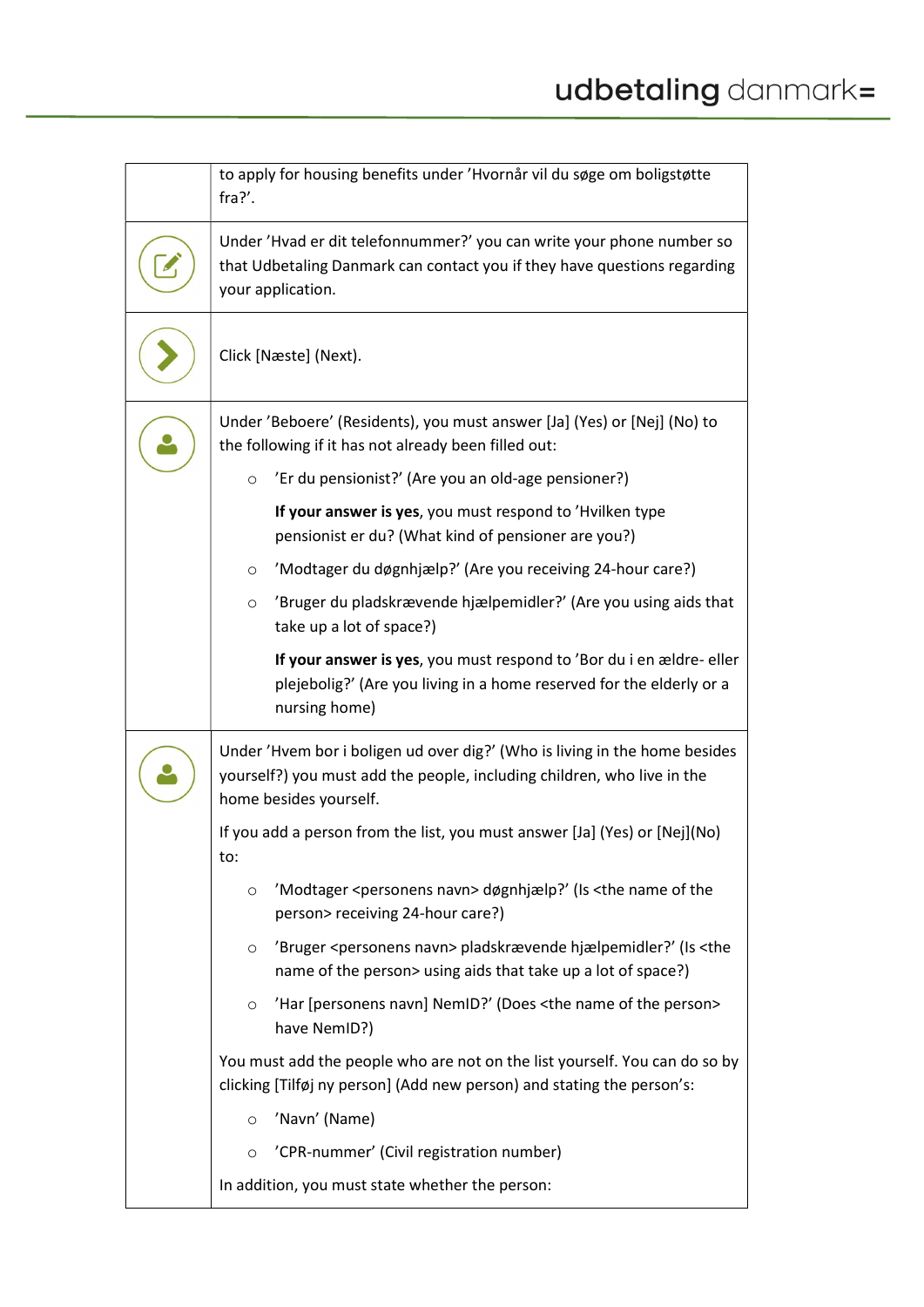| 'Bor sammen med mig' (Lives together with me) or<br>$\circ$                                                                                                            |  |  |
|------------------------------------------------------------------------------------------------------------------------------------------------------------------------|--|--|
| 'Lejer sig ind på et værelse' (Is renting a room)<br>$\circ$                                                                                                           |  |  |
| Click [Næste] (Next).                                                                                                                                                  |  |  |
| Under 'Boligen' you must state the following if it has not already been<br>stated:                                                                                     |  |  |
| 'Hvor stor er din bolig?' (How large is your home?)<br>$\circ$                                                                                                         |  |  |
| 'Hvor mange værelser har boligen?' (How many rooms does the<br>$\circ$<br>home have?)                                                                                  |  |  |
| 'Hvad betaler du i husleje om måneden uden forbrug?' (What is<br>$\circ$<br>your monthly rent, excluding utilities?)                                                   |  |  |
| 'Er der varslet ændringer i din husleje?' (Have you been given<br>$\circ$<br>notice of changes to your rent?) - answer [Ja] (Yes) or [Nej] (No)                        |  |  |
| If your answer is yes, you must respond to:                                                                                                                            |  |  |
| 'Hvor meget skal du betale i husleje efter ændringen?' (From what<br>date does the new rent take effect?)                                                              |  |  |
| 'Hvilken dato gælder den nye husleje fra?' (From what date does<br>the new rent take effect?)                                                                          |  |  |
| 'Betaler du a conto varme til din udlejer?' (Are you paying on-<br>$\circ$<br>account heating to your landlord?) - answer [Ja] (Yes) or [Nej]<br>(No).                 |  |  |
| If your answer is no, you must respond to:                                                                                                                             |  |  |
| Betaler du for varme direkte til et varmeselskab?' (Are you paying<br>a utility company directly for heating?) - answer [Ja] (Yes) or [Nej]<br>(No)                    |  |  |
| 'Vedhæft din lejekontrakt' (Attach your rental contract)<br>$\circ$                                                                                                    |  |  |
| You do so by clicking [Tilføj billede eller dokument] (Add image or<br>document) *                                                                                     |  |  |
| 'Bruges en del af boligens værelser til erhverv?' (Are some of the<br>$\circ$<br>rooms in the home used for commercial purposes?) - answer [Ja]<br>(Yes) or [Nej] (No) |  |  |
| If your answer is yes, you must respond to:                                                                                                                            |  |  |
| 'Hvor mange værelser bruges til erhverv?' (How many rooms are<br>used for commercial purposes?)                                                                        |  |  |
| * Please send us documentation for what you pay in rent. For example, this                                                                                             |  |  |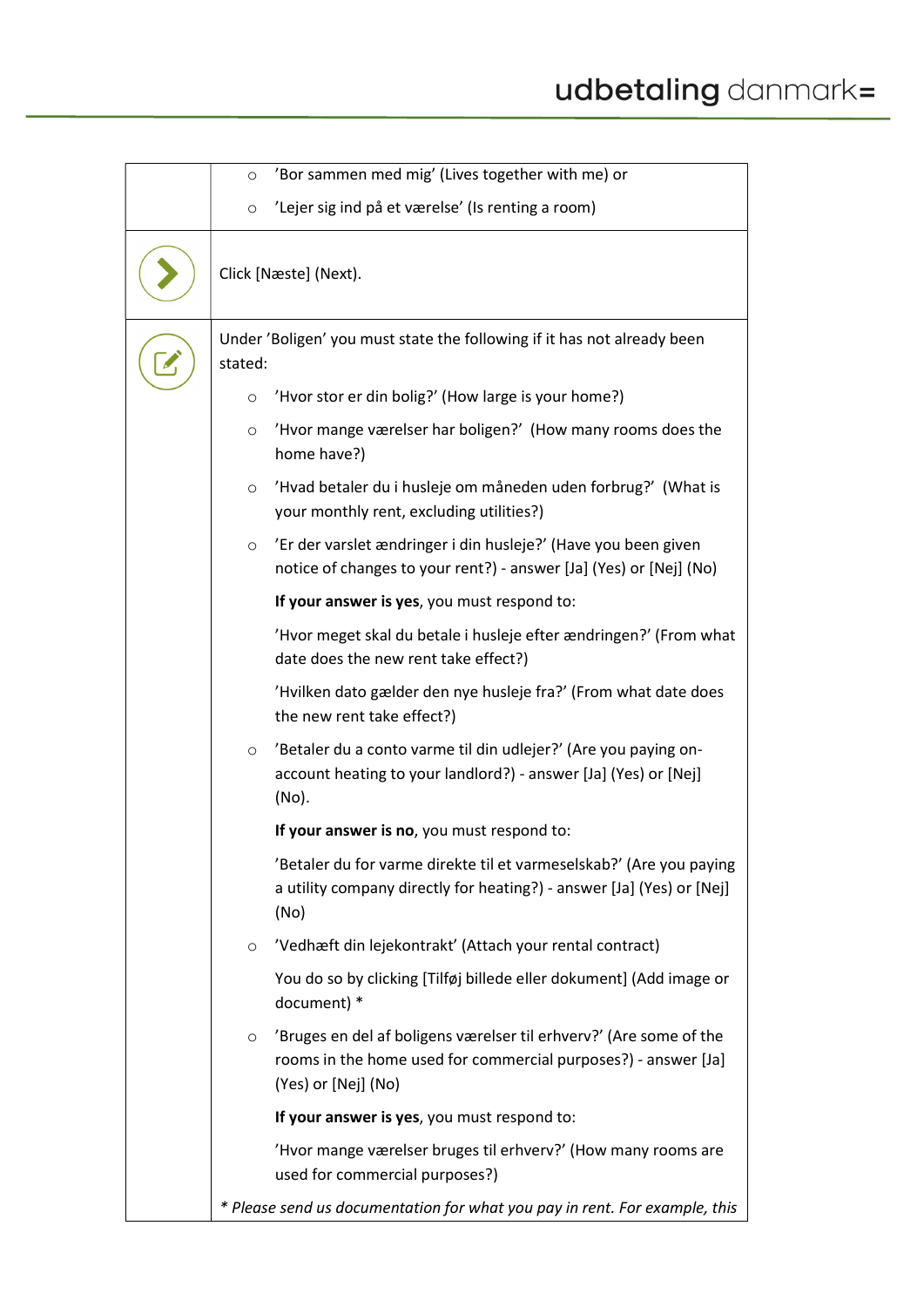| could be a copy of your rental contract. If you do not have a rental<br>contract, it can be the latest statement from betalingsservice or a letter<br>from your landlord clearly indicating what your rent is (excluding utilities).<br>It must be stated which address you are paying rent for.                    |  |  |
|---------------------------------------------------------------------------------------------------------------------------------------------------------------------------------------------------------------------------------------------------------------------------------------------------------------------|--|--|
| Click [Næste] (Next).                                                                                                                                                                                                                                                                                               |  |  |
| Under 'Indkomst' (Income), you must state what you expect your income<br>to be in the future. If some of the fields are already filled in, this<br>information has been retrieved from the Danish Tax Agency. Correct the<br>figures if they do not match the income you are expecting to receive in the<br>future. |  |  |
| Under 'Indkomst' (Income), you must state:                                                                                                                                                                                                                                                                          |  |  |
| 'Løn pr. måned. Før skat, efter AM-bidrag, inkl. feriepenge.' (Salary<br>$\circ$<br>per month, before tax, after the AM contribution, including<br>holiday pay.)                                                                                                                                                    |  |  |
| 'Feriepenge pr. måned. Før skat.' (Holiday pay per month, before<br>$\circ$<br>tax.)                                                                                                                                                                                                                                |  |  |
| 'Dagpenge pr. måned. Før skat, efter ATP-bidrag.' (Unemployment<br>$\circ$<br>insurance per month, before tax, after ATP contributions.)                                                                                                                                                                            |  |  |
| 'Kontanthjælp pr. måned. Før skat, efter ATP-bidrag.' (Cash<br>$\circ$<br>benefits per month, before tax, after ATP contributions.)                                                                                                                                                                                 |  |  |
| 'SU pr. måned. Før skat, inkl. andre legater.' (State study grant per<br>$\circ$<br>month, before tax, including other scholarships.)                                                                                                                                                                               |  |  |
| 'Folke- og førtidspension pr. måned. Før skat, efter ATP-bidrag,<br>O<br>uden skattefrie tillæg.' (State pension and disability pension per<br>month, before tax, after ATP contributions, without tax-free<br>supplements.)                                                                                        |  |  |
| 'ATP som indkomst pr. måned. Før skat.' (ATP as income per<br>$\circ$<br>month, before tax.)                                                                                                                                                                                                                        |  |  |
| 'Anden pension pr. måned. Før skat, efter ATP-bidrag.' (Other<br>$\circ$<br>pensions per month, before tax, after ATP contributions.)                                                                                                                                                                               |  |  |
| 'Efterløn pr. måned. Før skat, efter ATP-bidrag.' (Early retirement<br>$\circ$<br>pension per month, before tax, after ATP contributions.)                                                                                                                                                                          |  |  |
| 'DIS-indkomst pr. måned. Kun for ansatte på skibe. Efter skat, efter<br>$\circ$<br>ATP-bidrag.' (DIS income per month, only for employees on ships.<br>After tax, after ATP contributions.)                                                                                                                         |  |  |
| 'Skattepligtige engangsbeløb pr. måned. Før skat.' (Taxable lump<br>$\circ$                                                                                                                                                                                                                                         |  |  |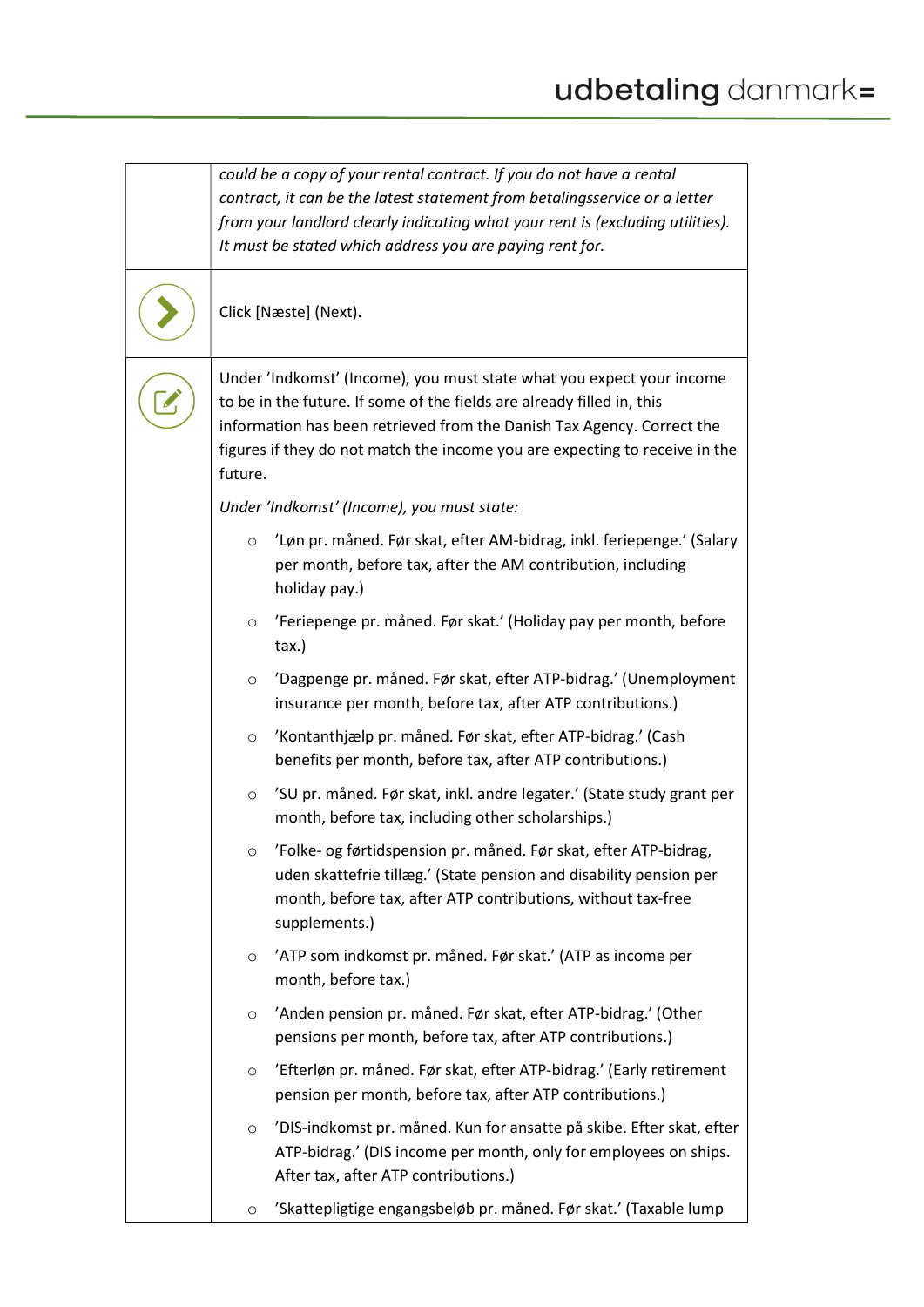|             | sums per month, before tax.)                                                                                                                                                                                                                                                                                      |
|-------------|-------------------------------------------------------------------------------------------------------------------------------------------------------------------------------------------------------------------------------------------------------------------------------------------------------------------|
| O           | 'Skattefrie beløb pr. måned.' (Tax-free amounts per month)                                                                                                                                                                                                                                                        |
| $\circ$     | 'Anden personlig indkomst pr. måned. Fx fri bil og telefon,<br>bestyrelseshonorar mv. Før skat, efter ATP-bidrag.' (Other<br>personal income per month. For example, free car and telephone,<br>board member fees, etc. Before tax, after ATP contributions.)                                                     |
| O           | 'Bidrag pr. år. Fx børnebidrag udover normalbidraget (barnets<br>indkomst), ægtefællebidrag mv.' (Contributions per year. For<br>example, child support beyond the normal contribution (child's<br>income), spousal maintenance, etc.)                                                                            |
| $\circ$     | 'Indkomst for selvstændig virksomhed pr. år. Overskud eller<br>underskud i virksomheden før skat.' (Income from self-<br>employment per year. Profits or losses of the company before<br>tax.)                                                                                                                    |
| O           | 'Udenlandsk indkomst/pension pr. år. Udbetalt beløb.' (Foreign<br>income/pension per year. The amount that was received by you.)                                                                                                                                                                                  |
|             | Under 'Fradrag' (Deductions), you must state:                                                                                                                                                                                                                                                                     |
| $\circ$     | 'Indbetaling til privat pension pr. år Kun til ratepension eller<br>pension med løbende udbetaling. Skal være fradragsberettiget hos<br>SKAT.' (Payments made to private pensions per year - only for<br>fixed-term annuity pensions or pensions with ongoing payments.<br>Must be deductible according to SKAT.) |
| $\circ$     | 'Andre fradrag pr. år. Fx indskud på iværksætterkonto, underskud i<br>personlig indkomst fra tidligere år mv. før skat.' (Other deductions<br>per year. For example, amounts added to entrepreneur accounts<br>(iværksætterkonto), deficits in personal income from previous<br>years, etc. before tax.)          |
| $\circ$     | 'Renteudgift til kapitalindkomst pr. år. Fx renter fra forbrugslån,<br>realkreditlån eller andre former for lån.' (Interest expense for<br>capital income per year. For example, interest on consumer loans,<br>mortgages or other kinds of loans.)                                                               |
| must state: | Under 'Kapital- og aktieindkomst' (Income from capital and stocks) you                                                                                                                                                                                                                                            |
| O           | 'Renteindtægt pr. år. Fx renteindtægter af penge i banken, fra<br>obligationer og pantebreve.' (Interest revenue per year. For<br>example, revenue from money in the bank, from bonds and<br>mortgage deeds.)                                                                                                     |
| O           | 'Lejeindtægt pr. år. Efter skat.' (Income from rent per year. After<br>tax.)                                                                                                                                                                                                                                      |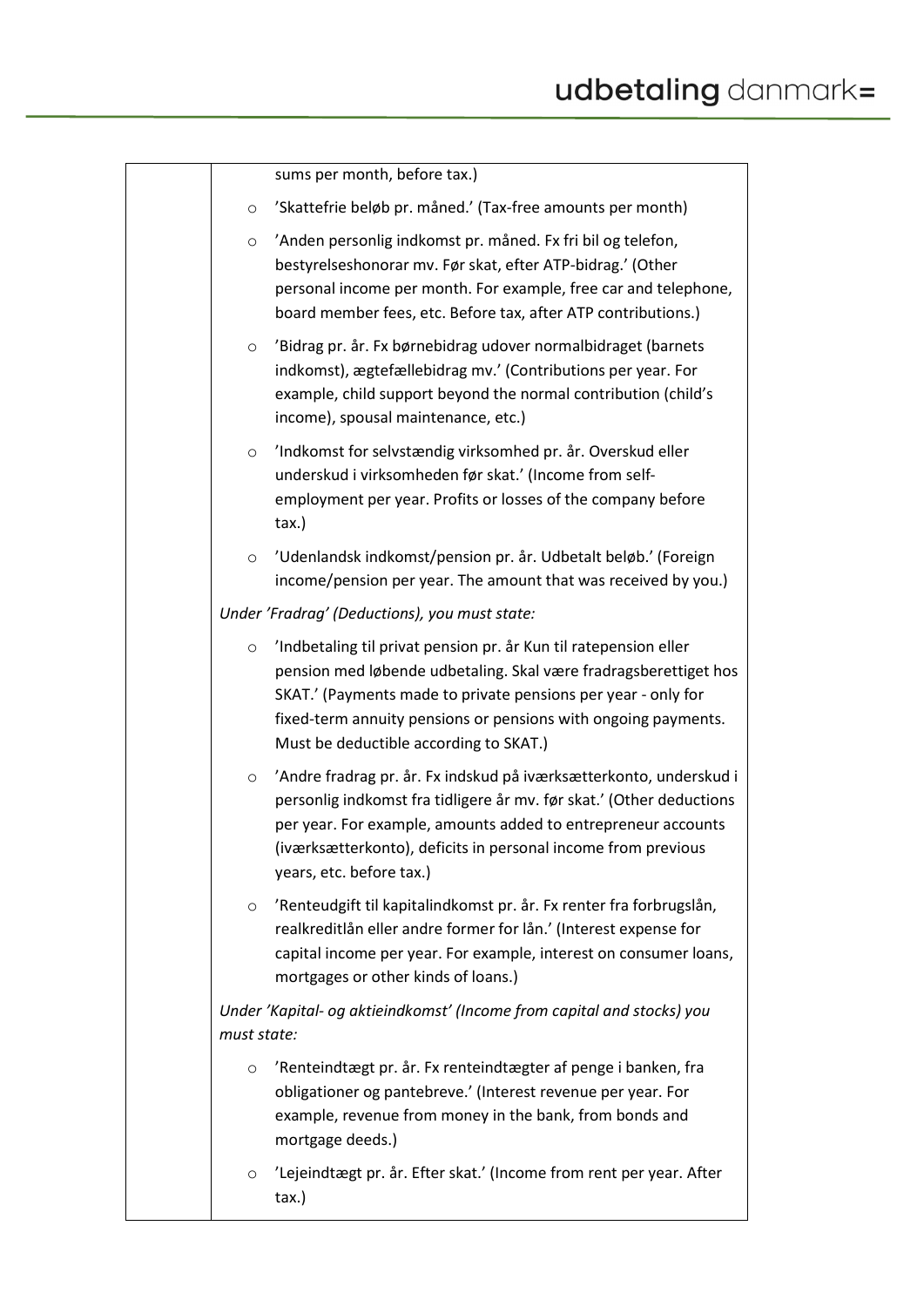| $\circ$ | 'Anden kapitalindkomst pr. år. Fx gevinst eller tab på obligationer.'<br>(Other capital income per year. For example, gains or losses from<br>bonds.)       |
|---------|-------------------------------------------------------------------------------------------------------------------------------------------------------------|
| $\circ$ | 'Aktieindkomst pr. år. Efter skat.' (Income from stocks per year.<br>After tax.)                                                                            |
|         | Under 'Formue og gæld' (Assets and debt) you must state:                                                                                                    |
| $\circ$ | 'Indestående i pengeinstitutter' (Deposits in banks, etc.)                                                                                                  |
| $\circ$ | 'Kursværdi for obligationer' (Market value of bonds)                                                                                                        |
| O       | 'Kursværdi for pantebreve' (Market value for mortgage deeds)                                                                                                |
| $\circ$ | 'Kursværdi for aktier' (Market value for equities)                                                                                                          |
| $\circ$ | 'Ejendomsværdi' (Property values)                                                                                                                           |
| $\circ$ | 'Restgæld på lån' (Remaining balances on loans)                                                                                                             |
| $\circ$ | 'Gæld på boligydelselån' (Debt on rent allowance loans)                                                                                                     |
| $\circ$ | 'Gæld på ejendomsskattelån' (Debt on property tax loans)                                                                                                    |
| $\circ$ | 'Kontanter. Fx en opsparing, der ikke står på en konto i en bank.'<br>Cash. For example, savings that are not in a bank account.)                           |
| $\circ$ | 'Private tilgodehavender. Herunder tilgodehavender i udlandet.'<br>(Private receivables, including receivables from abroad.)                                |
| $\circ$ | 'Fast ejendom i udlandet.' (Real estate abroad)                                                                                                             |
| $\circ$ | 'Værdipapirer. Fx gældsbreve i forbindelse med lån til børn.'<br>(Securities. For example, debt instruments in connection with<br>loans given to children.) |
| O       | 'Værdien af biler.' (Market value of cars.)                                                                                                                 |
| $\circ$ | 'Værdien af skibe og andre fartøjer' (Market value of ships and<br>other vessels.)                                                                          |
| $\circ$ | 'Egenkapital i virksomheder' (Equity in companies)                                                                                                          |
| $\circ$ | 'Erstatning. Husk at vedhæfte dokumentation.' (Compensation for<br>damages. Remember to attach documentation.)                                              |
| O       | 'Værdi af en andelsbolig' (Market value of shared ownership<br>property)                                                                                    |
| $\circ$ | 'Anden gæld. Fx privat gæld.' (Other debts. For example, private<br>debt.)                                                                                  |
| $\circ$ | 'Gæld på ejendomsskattelån' (Debt on property tax loans)                                                                                                    |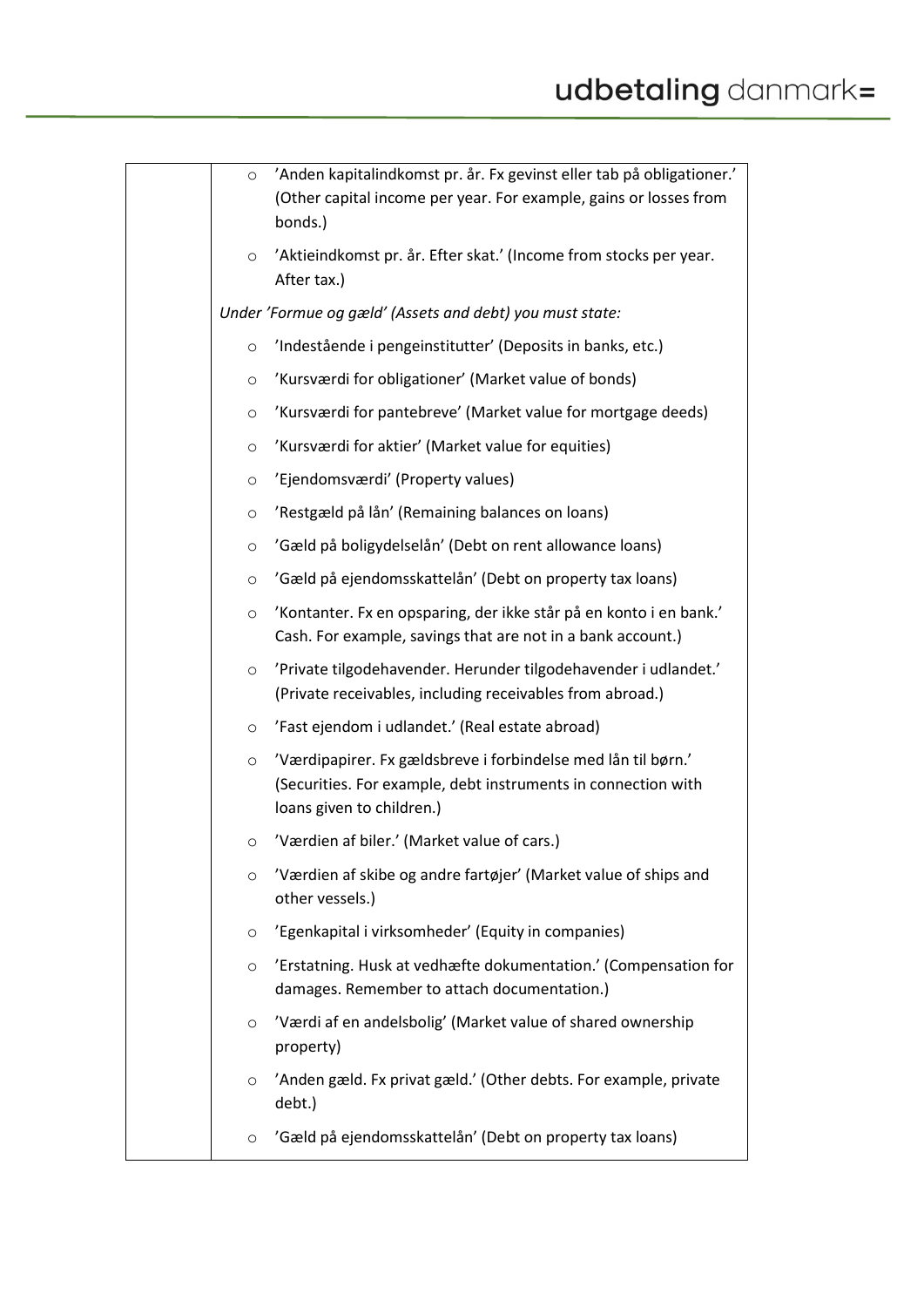| If you live with others, you must state what the projected income is for<br>those you live with.                                                                                                                               |  |  |  |
|--------------------------------------------------------------------------------------------------------------------------------------------------------------------------------------------------------------------------------|--|--|--|
| You do so by filling in the same fields under 'Hvad regner du med, at<br>indkomsten for Henrik Rasmussen bliver fremover?' (What do you expect<br>the income for Henrik Rasmussen to be in the future?)                        |  |  |  |
| Click [Næste] (Next).                                                                                                                                                                                                          |  |  |  |
| Under 'Tilføjelser' you must state if you wish to add anything else. Choose<br>between [Ja] (Yes) or [Nej] (No).                                                                                                               |  |  |  |
| If your answer is yes, then under 'Vælg, hvad din kommentar handler om'<br>you must select what your comment is about. Choose between:                                                                                         |  |  |  |
| [Boligen] (The home)<br>$\circ$                                                                                                                                                                                                |  |  |  |
| [Dokumentation] (Documentation)<br>O                                                                                                                                                                                           |  |  |  |
| [Formue] (Assets)<br>$\circ$                                                                                                                                                                                                   |  |  |  |
| [Indkomst] (Income)<br>$\circ$                                                                                                                                                                                                 |  |  |  |
| [Kontaktoplysninger] (Contact information)<br>$\circ$                                                                                                                                                                          |  |  |  |
| [Personer i boligen] (People in the home)<br>$\circ$                                                                                                                                                                           |  |  |  |
| [Årsag til ændring] (Reason for change)<br>$\circ$                                                                                                                                                                             |  |  |  |
| [Andet] (Other)<br>$\circ$                                                                                                                                                                                                     |  |  |  |
| Under 'Skriv din kommentar her' you must write your comment.                                                                                                                                                                   |  |  |  |
| Under 'Vedhæft dokumentation' you can attach documentation. You do so<br>by clicking [Tilføj billede eller dokument] (Add image or document).                                                                                  |  |  |  |
| Click [Næste] (Next)                                                                                                                                                                                                           |  |  |  |
| Under 'Bekræft og send' (Confirm and send), you can see a summary of<br>the information you have provided.                                                                                                                     |  |  |  |
| Before you send, you must declare that the information you have provided<br>is correct. At the same time, you consent to Udbetaling Danmark being<br>allowed to retrieve and pass on information that is relevant to the case. |  |  |  |
| You do this by ticking the box at the bottom of the page.                                                                                                                                                                      |  |  |  |